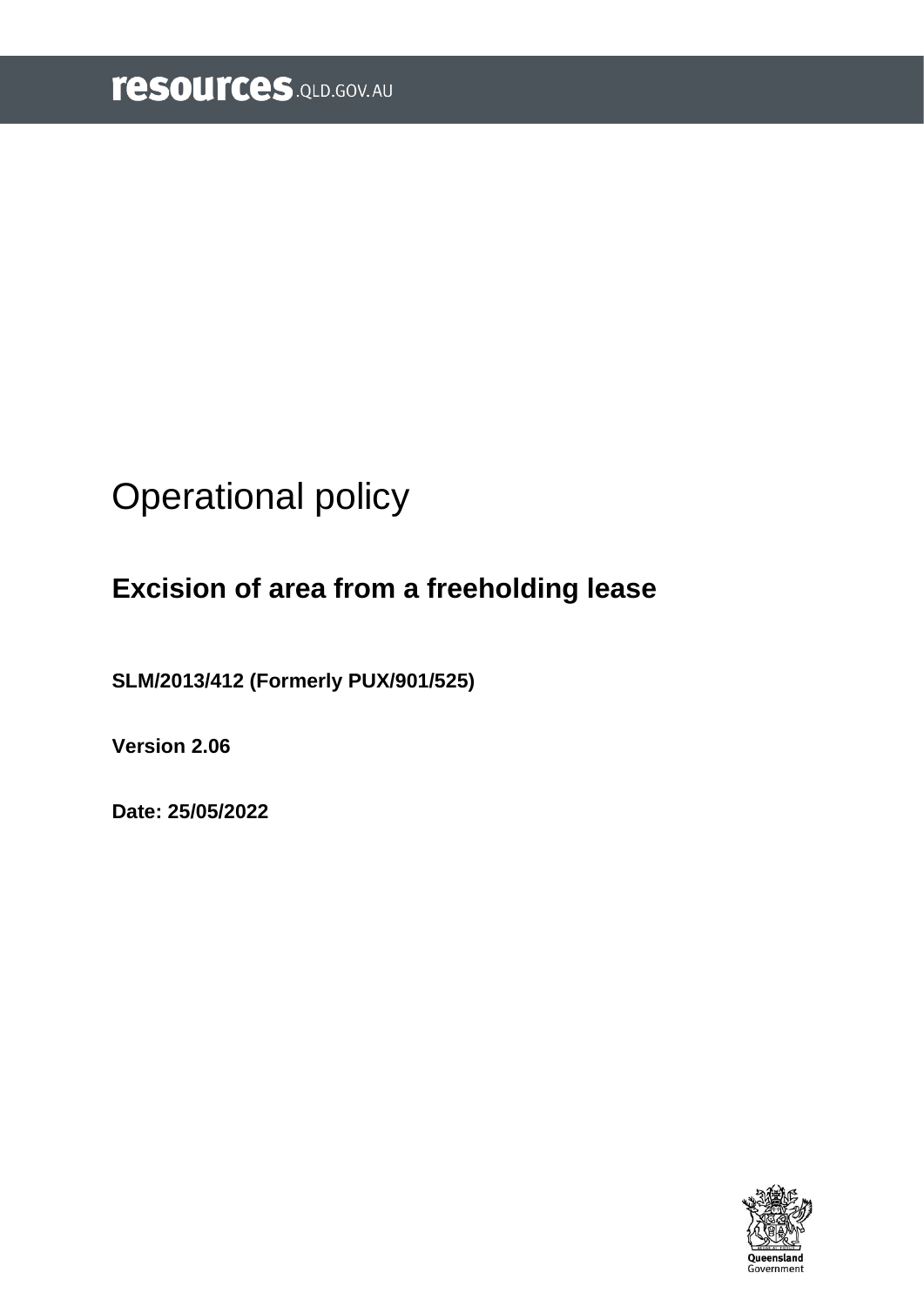### <span id="page-1-0"></span>**Approval**

| <b>Position</b>                            | <b>Name</b>    | <b>Date</b> |
|--------------------------------------------|----------------|-------------|
| Acting Director, Operations Support - Land | Amanda Kearnan | 22/06/2016  |

### <span id="page-1-1"></span>**Version History**

| <b>Version</b> | Date       | <b>Description/Comments</b>                                                                                                        |
|----------------|------------|------------------------------------------------------------------------------------------------------------------------------------|
|                | 12/04/1998 | Endorsed                                                                                                                           |
| 1.1            | 01/07/2005 | Conversion Project - New WORD/XML template                                                                                         |
| 2              | 13/12/2007 | Updated to reflect Land Act amendments. Endorsed by Scott Spencer, Director-<br>General, Department of Natural Resources and Water |
| 2.1            | 27/01/2011 | Minor updates to reflect departmental name change to DERM                                                                          |
| 2.2            | 25/10/2012 | Minor updates to reflect departmental name change to DNRM                                                                          |
| 2.3            | 19/03/2013 | Updated to change government logo                                                                                                  |
| 2.04           | 19/03/2014 | Updated to new DNRM template                                                                                                       |
| 2.05           | 22/06/2016 | Minor amendment to review and insert text on new template                                                                          |
| 2.06           | 25/05/2022 | Updated template and department name to Department of Resources                                                                    |

This publication has been compiled by Land Operations Support, Lands Policy and Support, Lands Division, Department of Resources.

© State of Queensland, 2022

The Queensland Government supports and encourages the dissemination and exchange of its information. The copyright in this publication is licensed under a Creative Commons Attribution 4.0 International (CC BY 4.0) licence.



Under this licence you are free, without having to seek our permission, to use this publication in accordance with the licence terms. You must keep intact the copyright notice and attribute the State of Queensland as the source of the publication.

Note: Some content in this publication may have different licence terms as indicated.

For more information on this licence, visit https://creativecommons.org/licenses/by/4.0/.

The information contained herein is subject to change without notice. The Queensland Government shall not be liable for technical or other errors or omissions contained herein. The reader/user accepts all risks and responsibility for losses, damages, costs and other consequences resulting directly or indirectly from using this information.

#### **Interpreter statement**:



The Queensland Government is committed to providing accessible services to Queenslanders from all culturally and linguistically diverse backgrounds. If you have difficulty in understanding this document, you can contact us within Australia on 13QGOV (13 74 68) and we will arrange an interpreter to effectively communicate the report to you.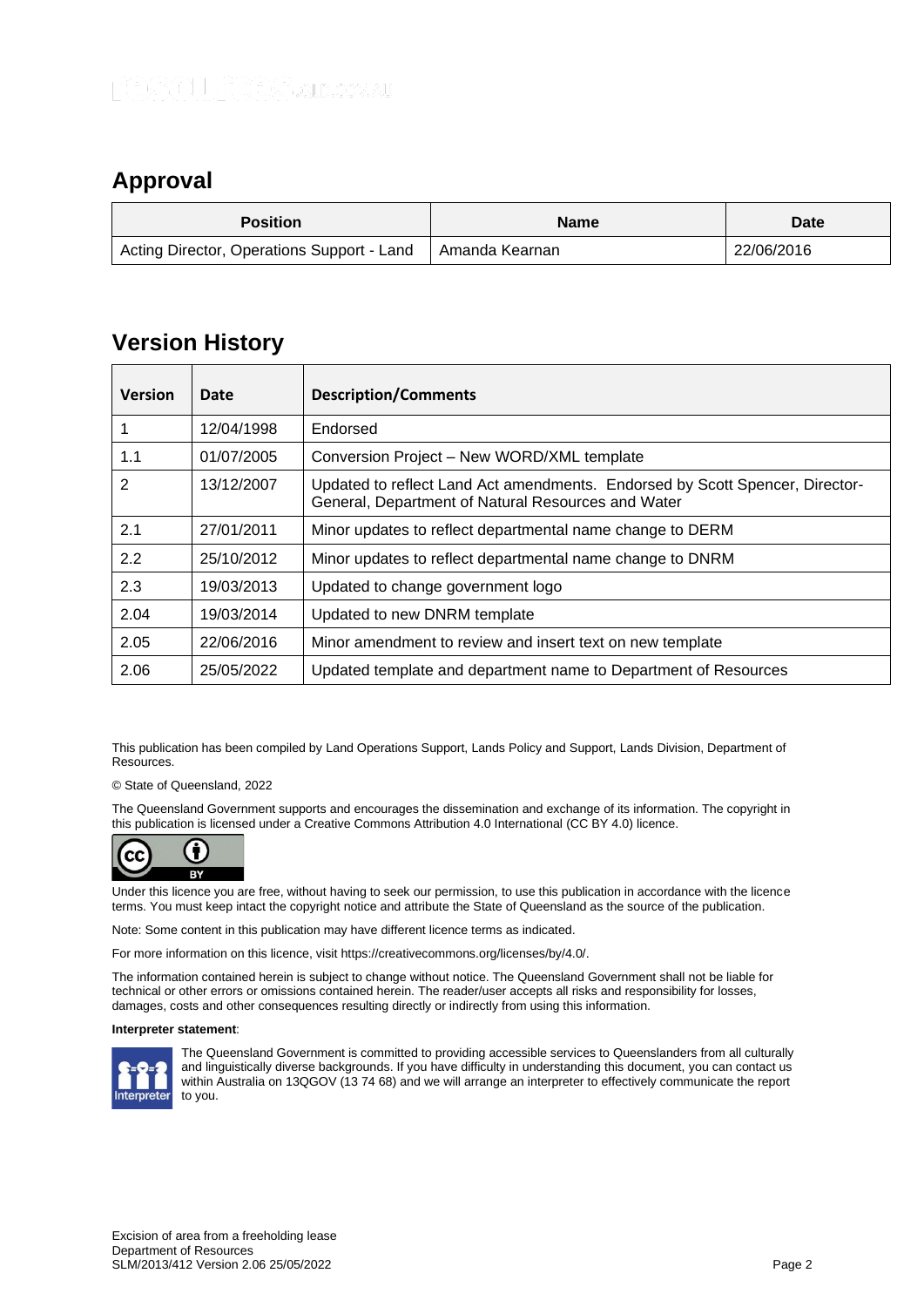### **Table of contents**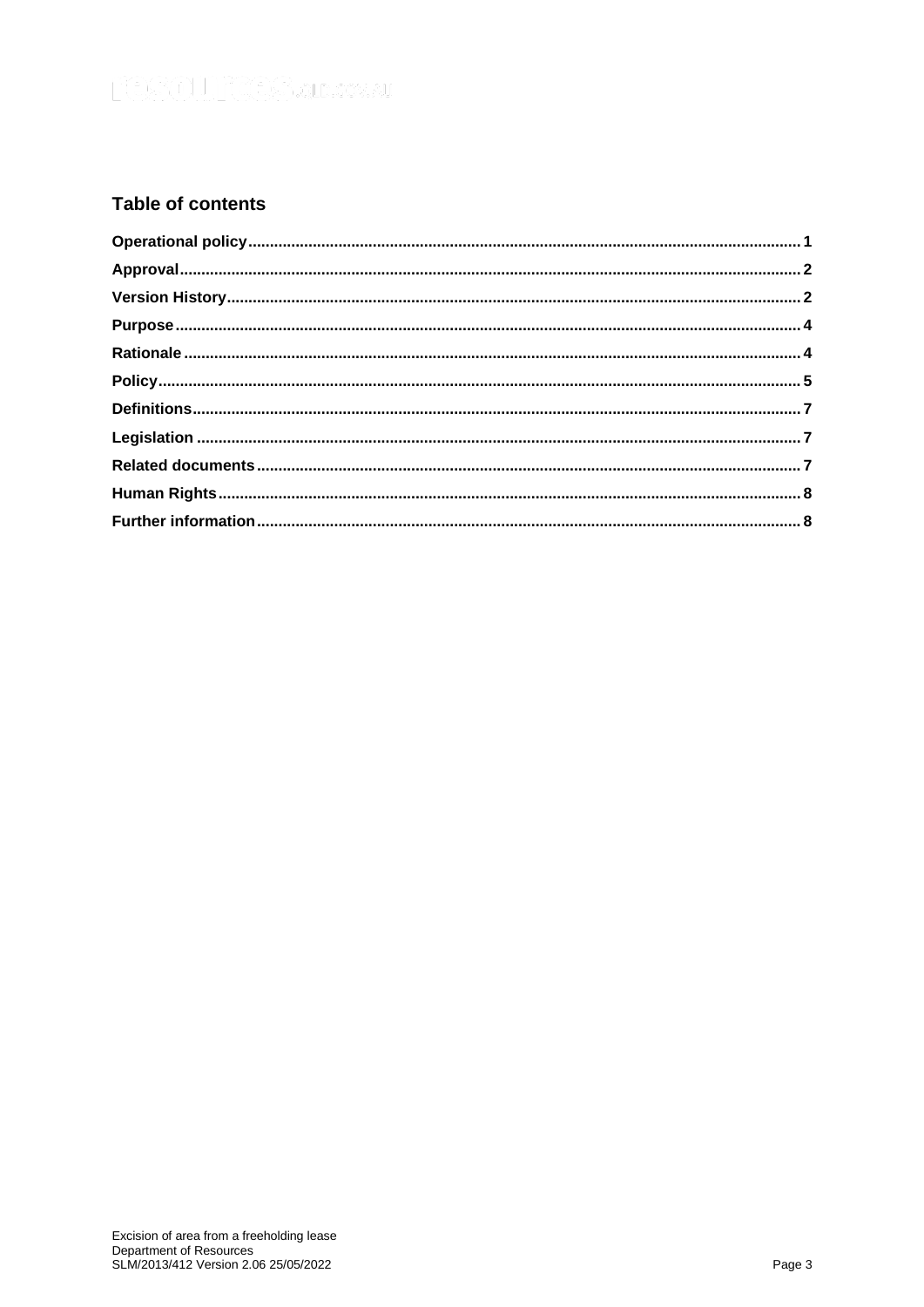### <span id="page-3-0"></span>**Purpose**

To provide guidelines on a request to excise an area from a freeholding lease for the issue of a priority deed of grant (freehold).

This policy equally applies to the excision of an area for the issue of a lease (although unlikely).

For clarity, this policy does not apply to a road action (opening or realignment) instigated by the local government or the Department of Transport and Main Roads.

### <span id="page-3-1"></span>**Rationale**

A request may be received from a lessee of a freeholding lease to excise an area for a residence or service station site, as examples, from the freeholding lease for the issue of a priority deed.

A freeholding lease must be used for the purpose of the lease originally converted e.g. if the lease converted was a term lease for residential purposes, the freeholding lease must be used for that purpose; or a grazing homestead freeholding lease (converted from a grazing homestead perpetual lease) must be used for grazing or agriculture, or both.

A subdivision of a lease under the *Land Act 1994* (Land Act) results in new leases with the same purpose.

Accordingly, if a request is received for an area to be excised from a freeholding lease for a different purpose to the lease, the action may not proceed by way of a subdivision.

If the proposed purpose of the area to be excised is the same as the lease, the subdivision provisions of the Land Act must be applied - if a small area, the provisions of section 176B i.e. whether the proposed subdivision is appropriate taking into account state, regional and local planning strategies and the objects of the Act are unlikely to be satisfied.

See Policy – [Lease Subdivision \(SLM/2013/528 = PUX/901/528\)](https://www.resources.qld.gov.au/?a=109113:policy_registry/lease-subdivision.pdf&ver=4.01) which does not support subdivision of a freeholding lease.

Also, absolute surrender and excision of an area from a freeholding lease for the issue of a deed in priority is not supported as it is considered against the object of the Land Act and the public interest.

The state has sold the 'freehold' of the land to the lessee who had elected, in lieu of a single payment, to pay the freehold purchase price on terms by way of an annual instalment i.e. once the lessee has paid the purchase price in full, the lessee is entitled to the issue of a deed of grant i.e. freehold (subject to the conditions of the lease being fulfilled, payment of any other fees e.g. a deed fee, and the registration of any required survey plan).

An excision from the lease is in effect a reconfiguration of a lot, and although the state has sold the 'freehold', a lease under the Land Act is not subject to the provisions of the *Planning Act 2016* (Planning Act) for reconfiguration of a lot.

As such a proposed excision is not subject to the Planning Act, exemptions may apply that may not have applied if the lessee had elected to pay to 'freehold' in a single payment and a deed of grant issued.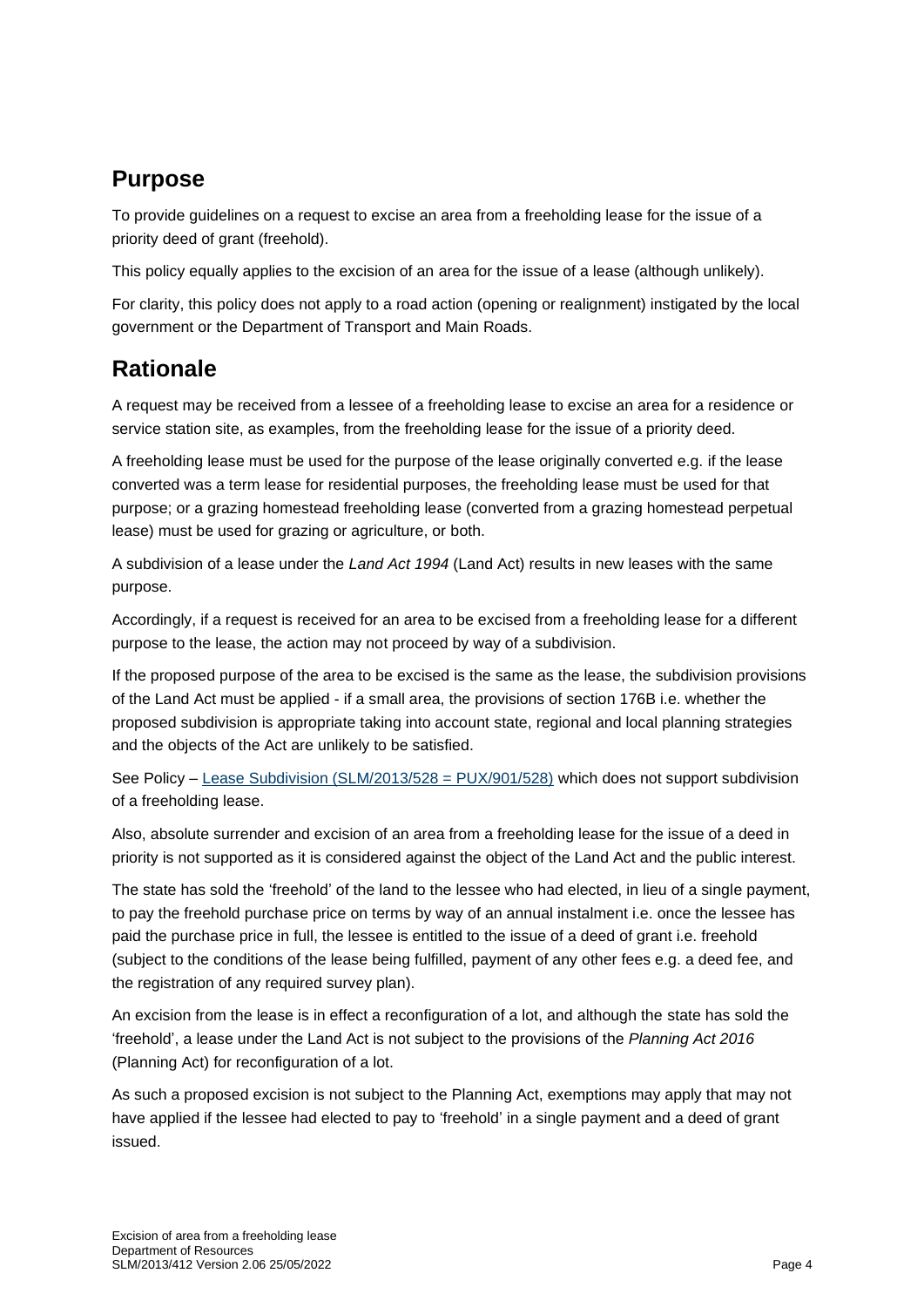Any excision, by subdivision or otherwise under the Land Act, of an area from a freeholding lease for a separate lot is therefore not supported, and the lease will need to be paid to freehold and the proposed action proceed as a reconfiguration of a lot application under the Planning Act.

The two exceptions in the public interest are if the excision is only for a small area required for:

- 1. a public purpose by a constructing authority, or a public utility service by a public utility provider, and it is demonstrated that there is no suitable alternative site; or
- 2. family hardship i.e. if an elderly lessee needs the support of a family member, and a separate lot is a requirement of local government for a further residence to be built.

The excision may be dealt with by way of an absolute surrender and the issue of a priority deed provided all necessary requirements, including of government agencies are satisfied.

As the state has already sold the 'freehold' to the lessee, the purchase price for the priority deed is to be Nil with the purchase price of the freeholding lease not to be adjusted - however, as the action is required to proceed by way of an absolute surrender from the lease and issue of a deed over unallocated state land (USL), any requirements of the Queensland Revenue Office (QRO) need to be satisfied.

Note: The lessee may own the quarry material on the freeholding lease, and an absolute surrender to the state to enable a priority deed to issue would 'vest' the quarry material to the state. As only a small area is being excluded, the lessee is not materially affected.

### <span id="page-4-0"></span>**Policy**

A request for excision of an area from a freeholding lease is unable to or may not proceed by way of a subdivision of a lease under the Land Act.

Further, an absolute surrender and issue of a priority deed for a separate lot is also not supported, as an excision from a freeholding lease may provide exemptions that may not have normally applied if the lessee elected to pay the 'freehold' in a single payment.

The proposed excision action therefore should not proceed under the Land Act, and the lease will need to be paid to freehold with any required excision proceeding as a reconfiguration of a lot application under the Planning Act.

#### **Exceptions**

The two exceptions are if the excision is for a small area only and that area is required for **a public purpose by a constructing authority, or a public utility service by a public utility provider e.g. a telecommunications site required by a telecommunications carrier (Telstra, Optus etc) or a compressor station auxiliary to a gas pipeline under a public utility easement.**

The constructing authority or public utility provider though is required to demonstrate that there is no suitable alternative site.

Further, there is to be no objection from any other relevant government agency, and any requirements of agencies are to be satisfied, particularly in relation to any vegetation clearing and (if the area is not for the local government) local government requirements.

The area also must have dedicated access or access by way of a registered easement.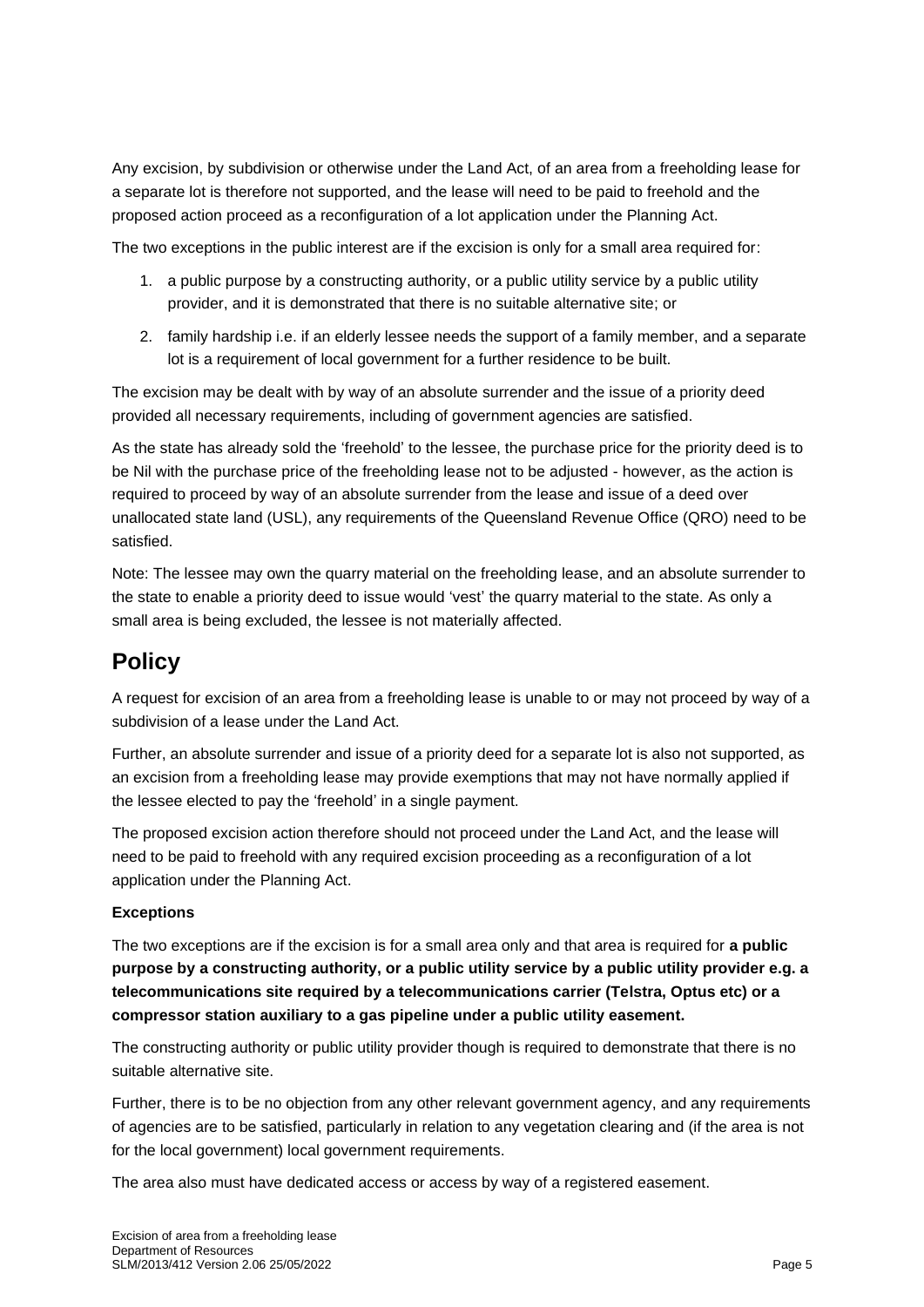The area may then be excised by way of an absolute surrender and issue of a priority deed to the lessee, provided evidence is received by the Department of Resources (the department) that any requirements of the QRO have been satisfied regarding the issue of the priority deed to the lessee, and on condition that a covenant be entered into under section 373A of the Land Act to 'tie' the freeholding lease and deed i.e. for no separate transfers, with a later release of the covenant only on the lodgement for registration of a transfer of the deed for the small area to the constructing authority/public utility provider.

### **Family hardship i.e. if an elderly lessee needs the support of a family member, and a separate lot is a requirement of local government for a further residence to be built.**

The area may be excised by way of an absolute surrender for the issue of a priority deed to the lessee, provided:

- 1. no objections are received from any relevant government agency, and any requirements of agencies are satisfied, particularly in relation to any vegetation clearing and local government requirements; and
- 2. evidence is received by the department that any requirements of the QRO have been satisfied regarding the issue of the priority deed to the lessee; and
- 3. the freeholding lease and deed are 'tied' by a covenant i.e. no separate transfers\*.

Although the lots are to be 'tied', dedicated access to the excised small lot is also required, unless the Department is satisfied that suitable arrangements for access to that lot will always be available.

In both above instances, the purchase price of the priority deed to the lessee is to be Nil and the purchase price of the freeholding lease is not to be adjusted.

Note: In addition to the consideration that the department has permitted an excision it would not normally consider, irrespective of any provisions of planning legislation, the department, in the state interest, does not support 'stand alone' smaller lots in a locality where the cadastre would not generally provide for such lots. Accordingly, when the freeholding lease is later paid to freehold, the 'tie' is still required and the covenant is not to be released on or after the issue of the deed (for when the lease is paid to freehold).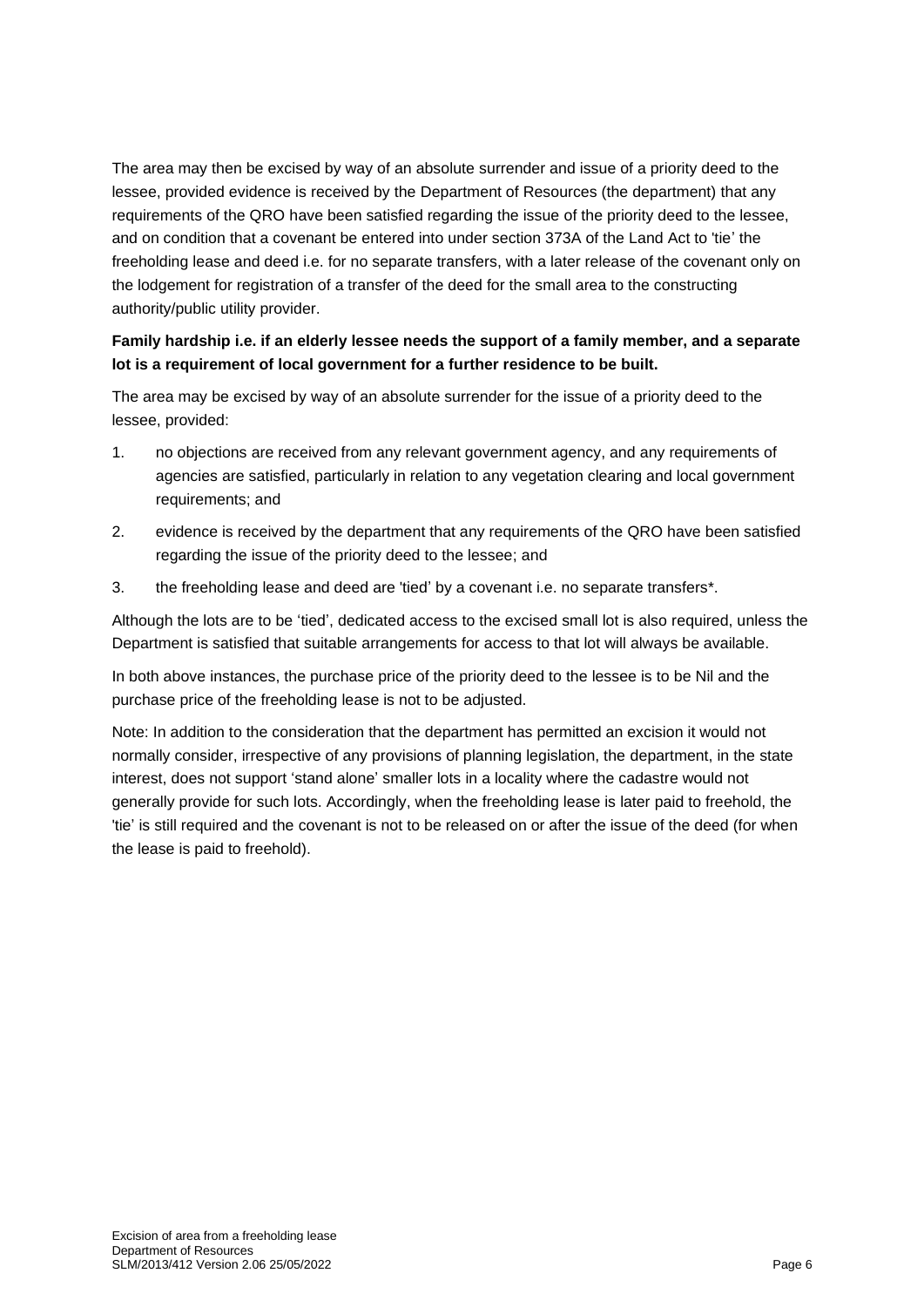### <span id="page-6-0"></span>**Definitions**

*constructing authority* has the meaning given by the *Acquisition of Land Act 1967* (Schedule 6 of the Land Act)

#### means –

- (a) the State; or
- (b) a local government; or
- (c) a person authorised by an Act to take land for any purpose.

(Schedule 2 of the *Acquisition of Land Act 1967*)

#### *public purpose* means –

- (a) a purpose for which land may be taken under the *Acquisition of Land Act 1967*; or
- (b) a community purpose.

(Schedule 6 of the Land Act)

#### *public utility provider* means –

- (a) the State or another entity representing the State; or
- (b) the Commonwealth or another entity representing the Commonwealth; or
- (c) a local government; or
- (d) a person authorised by law to provide a public utility service; or
- (e) a person authorised under an Act to provide a particular public utility service; or
- (f) an entity approved by the Minister as suitable to provide infrastructure for use by another entity in the provision of a particular public utility service; or
- (g) a person approved by the Minister as suitable to provide a particular public utility service; or
- (h) a mill owner, but only for the registration of a cane railway easement.

(Schedule 6 of the Land Act)

### <span id="page-6-1"></span>**Legislation**

*Acquisition of Land Act 1967*

*Land Act 1994* 

*Planning Act 2016*

### <span id="page-6-2"></span>**Related documents**

Operational policy – [Allocation of land in priority in terms of the](https://www.resources.qld.gov.au/?a=109113:policy_registry/allocation-land-in-priority.pdf) *Land Act 1994* (SLM/2013/499 = [PUX/901/316\)](https://www.resources.qld.gov.au/?a=109113:policy_registry/allocation-land-in-priority.pdf)

Policy – [Lease Subdivision \(SLM/2013/428 = PUX/901/528\)](https://www.resources.qld.gov.au/?a=109113:policy_registry/lease-subdivision.pdf&ver=4.01)